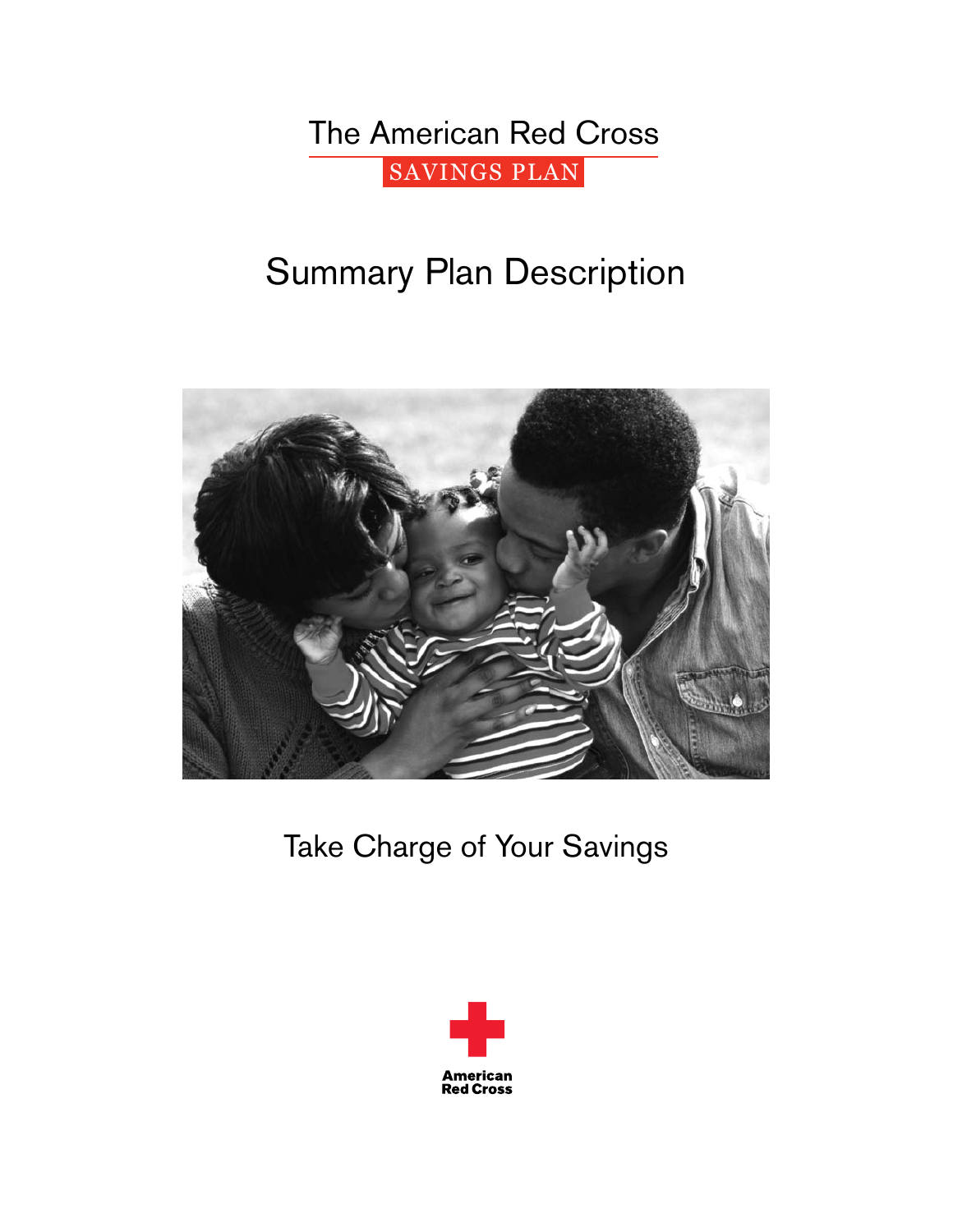# **Contents**

| <b>CONTENTS</b>                                       |    |
|-------------------------------------------------------|----|
| A QUICK LOOK AT THE SAVINGS PLAN                      | 3  |
| PARTICIPATING IN THE SAVINGS PLAN                     | 4  |
| <b>Eligibility</b>                                    | 4  |
| <b>Enrollment</b>                                     | 4  |
| <b>When Participation Begins</b>                      | 4  |
| <b>Naming a Beneficiary</b>                           | 4  |
| <b>CONTRIBUTIONS TO THE SAVINGS PLAN</b>              | 4  |
| <b>Your Contributions</b>                             | 5  |
| <b>Catch-Up Contributions</b>                         | 5  |
| <b>Changing Your Contributions</b>                    | 5  |
| <b>Limits on Contributions</b>                        | 5  |
| <b>The Red Cross Match</b>                            | 5  |
| The Annual Red Cross Contribution (ARCC)              | 6  |
| <b>VESTING</b>                                        | 6  |
| <b>Your Contributions</b>                             | 6  |
| <b>The Red Cross Match and ARCC</b>                   | 6  |
| If You Are Not Fully Vested When Your Employment Ends | 6  |
| <b>WHERE YOUR MONEY GOES</b>                          | 7  |
| <b>Fund Transfers</b>                                 | 7  |
| <b>Restrictions</b>                                   | 7  |
| If You Don't Make an Investment Election              | 7  |
| <b>Account Statements</b>                             | 8  |
| WHEN YOU RETIRE OR LEAVE THE RED CROSS                | 8  |
| If You Leave the Red Cross                            | 8  |
| <b>Payment of Your Account When You Die</b>           | 9  |
| <b>Normal Retirement Age</b>                          | 9  |
| ACCESSING YOUR MONEY WHILE WORKING AT THE RED CROSS   | 9  |
| Loans                                                 | 10 |
| <b>Withdrawals Before Age 591/2</b>                   | 10 |
| Withdrawals at Age 591/2 or Older                     | 11 |
| <b>Qualified Reservist Distribution</b>               | 11 |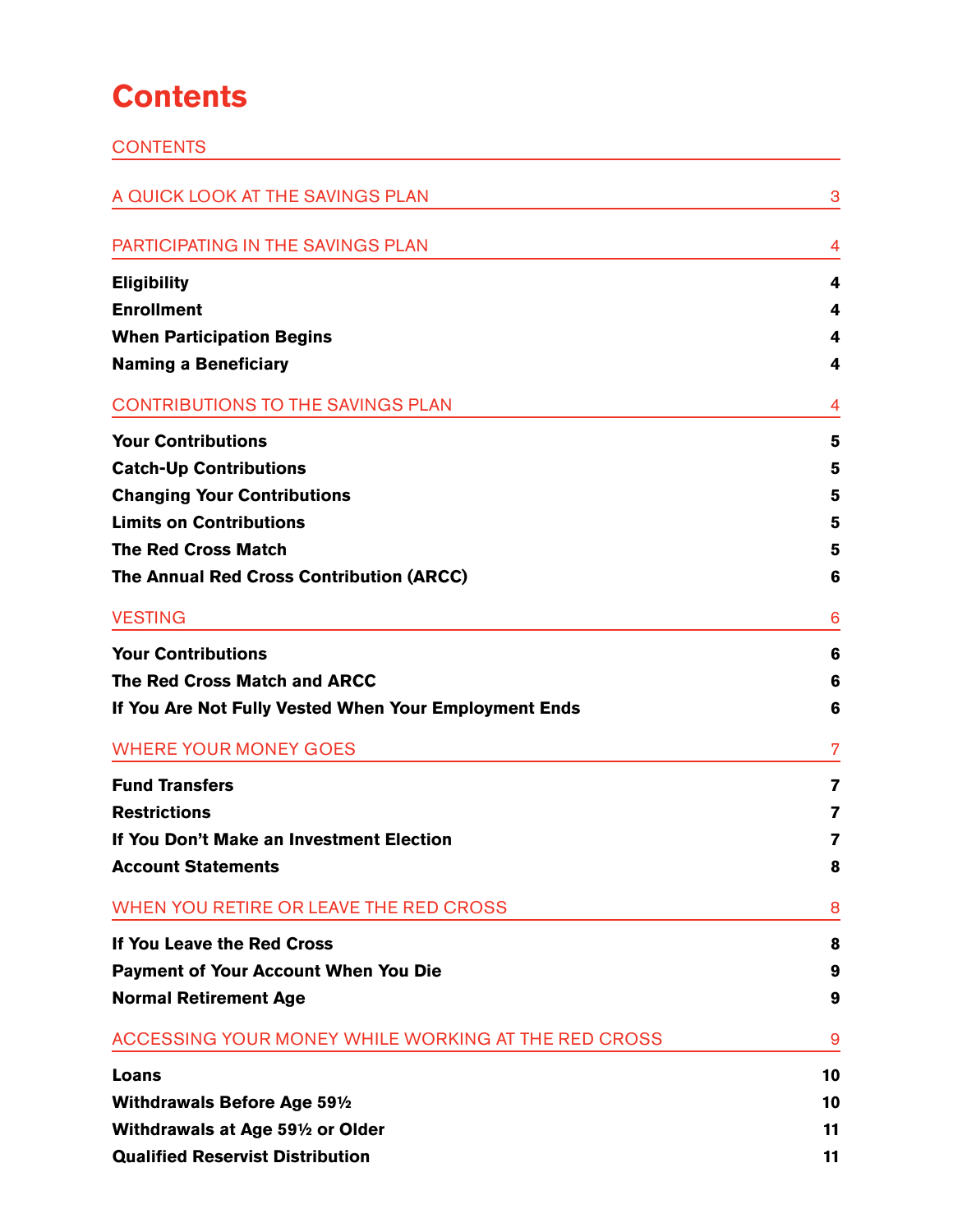| <b>TAX CONSIDERATIONS</b>                          | 11 |
|----------------------------------------------------|----|
| <b>Ten Percent Early Payment Penalty Tax</b>       | 11 |
| <b>Rollovers</b>                                   | 12 |
| <b>APPLYING FOR BENEFITS</b>                       | 12 |
| <b>Filing a Claim</b>                              | 12 |
| If Your Claim Is Denied                            | 12 |
| Your Right to Appeal                               | 13 |
| SITUATIONS AFFECTING YOUR SAVINGS PLAN BENEFITS    | 13 |
| <b>Blackout Periods</b>                            | 13 |
| <b>Assignment of Your Account</b>                  | 13 |
| <b>Qualified Domestic Relations Order (QDRO)</b>   | 13 |
| If a Benefit Is Overpaid                           | 13 |
| AMENDMENT AND TERMINATION OF THE SAVINGS PLAN      | 14 |
| <b>Amendment</b>                                   | 14 |
| <b>Termination</b>                                 | 14 |
| <b>STATEMENT OF ERISA RIGHTS</b>                   | 14 |
| <b>ADMINISTRATIVE INFORMATION</b>                  | 15 |
| <b>No Guarantee</b>                                | 15 |
| <b>Pension Benefit Guaranty Corporation (PBGC)</b> | 15 |
| <b>Savings Plan Expenses</b>                       | 15 |
| <b>Governing Document</b>                          | 15 |
| <b>Director's Office</b>                           | 15 |
| <b>Plan Sponsor</b>                                | 15 |
| <b>Plan Administrator</b>                          | 15 |
| <b>Plan Trustees</b>                               | 16 |
| <b>Participating Employers</b>                     | 16 |
| Savings Plan Number, Type, Year and Name           | 16 |
| <b>Agent for Service of Legal Process</b>          | 16 |
| <b>CAN'T AFFORD TO SAVE?</b>                       | 16 |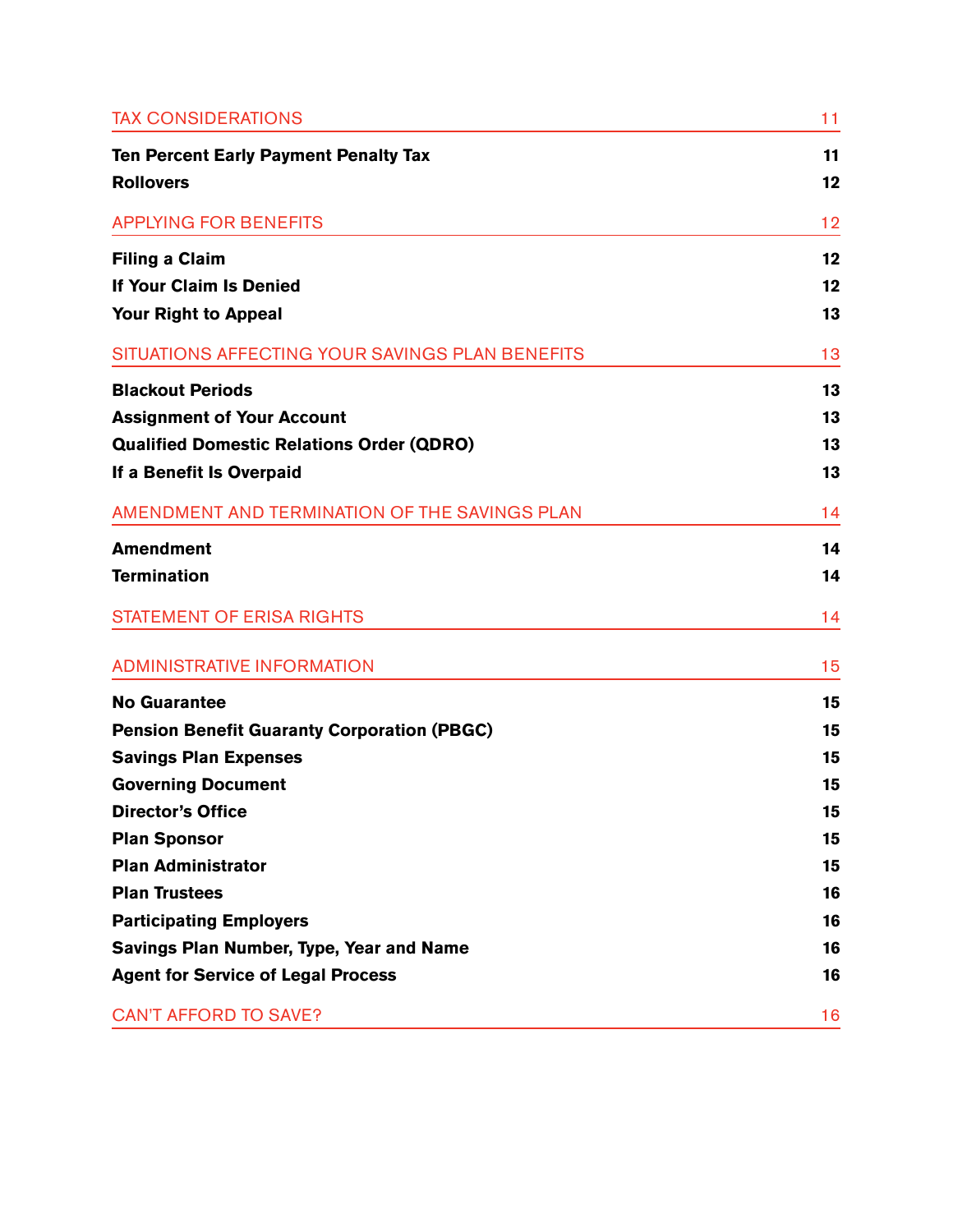# *Fast* **Facts**

# A Quick Look at the Savings Plan

The American Red Cross Savings Plan ("Savings Plan") has been designed as a retirement savings program. The Savings Plan is an attractive way for you to plan for your financial future. The Savings Plan is a 401(k) "Qualified Retirement Plan" under the Internal Revenue code and offers many advantages:

Lower current taxes. Your pre-tax contributions are deducted from pay before federal income taxes and before most state taxes are calculated, so most participants pay no taxes on these contributions until they are withdrawn.

Tax-deferred growth. Income tax on your pre-tax savings, any Red Cross contributions and investment earnings on all contributions is delayed until you take money out of the Savings Plan.

Investment choices. You can invest your money in investment funds that are designed to meet a wide range of investment needs. Plus, once your account reaches a minimum value determined by the Savings Plan, you can choose to open a self-managed brokerage account within the Savings Plan. This allows you to invest directly in stocks, bonds and other financial instruments typically available from brokers.

Payroll deduction. Your Savings Plan contributions are deducted automatically from your pay. It's the easiest and most convenient way to save.

# **Qualified Retirement Plans**

The Internal Revenue Service designates plans that meet certain requirements as qualified retirement plans. The money in these plans is protected from income taxes until it is withdrawn. The American Red Cross Savings Plan is a qualified retirement plan.

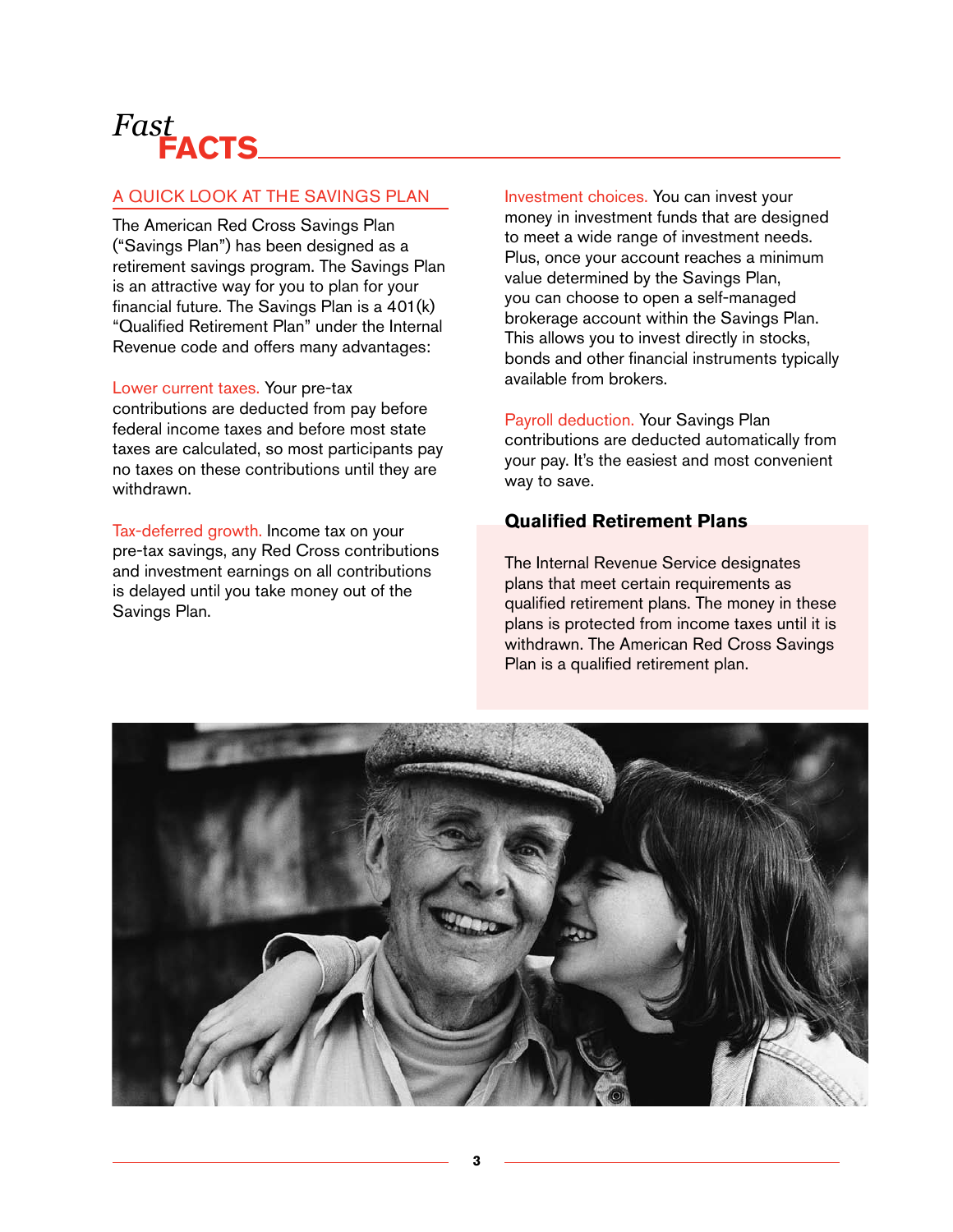# *A Summary of the* **Savings Plan**

# Participating In the Savings Plan

# **Eligibility**

You are eligible to participate in the American Red Cross Savings Plan if—

- You are an employee of the American Red Cross national sector anywhere in the world, including Puerto Rico, but excluding non-resident aliens paid by a non-U.S. source;
- You are an employee of the American Red Cross Biomedical Services anywhere in the United States (including Puerto Rico);
- You are an employee of an American Red Cross chapter that participates in the Savings Plan.

**Note:** Full-time, part-time, per diem, temporary (paid by the Red Cross) and seasonal staff in the above categories are eligible to participate.

In all cases, eligibility of bargaining unit employees is subject to the terms of the applicable collective bargaining agreement.

# **Enrollment**

National sector (including Service to the Armed Forces), Biomedical Services and chapter employees will automatically receive an enrollment kit in the mail. Use the enrollment kit as a guide to decide how much to save and to make your investment choices. Then access the Savings Plan Web site or call the Savings Plan Information Line to open your account. It is not necessary to submit any forms to open your account.

# **When Participation Begins**

Your participation begins when you enroll via the Savings Plan Web site or the Savings Plan Information Line. Payroll deductions will begin as soon as administratively possible after you enroll.

# **Naming a Beneficiary**

If you are married, your spouse is automatically your beneficiary and will receive the full value of your account when you die. You should designate a beneficiary, even if you are naming your spouse as beneficiary. You should note this election with the Benefits Service Center. If you are married and elect to designate someone other than your spouse, your spouse's written consent must be obtained. You may change your beneficiary(ies) at any time. If you are married, these changes must also have the written, notarized consent of your spouse.

# Contributions to the Savings plan

When you enroll in the American Red Cross Savings Plan, an account is established in your name.

Deposited in the account are—

- Your contributions;
- Contributions made by the Red Cross;
- Any "rollover" contributions you transfer from another qualified retirement plan;
- Earnings generated by all of the above contributions.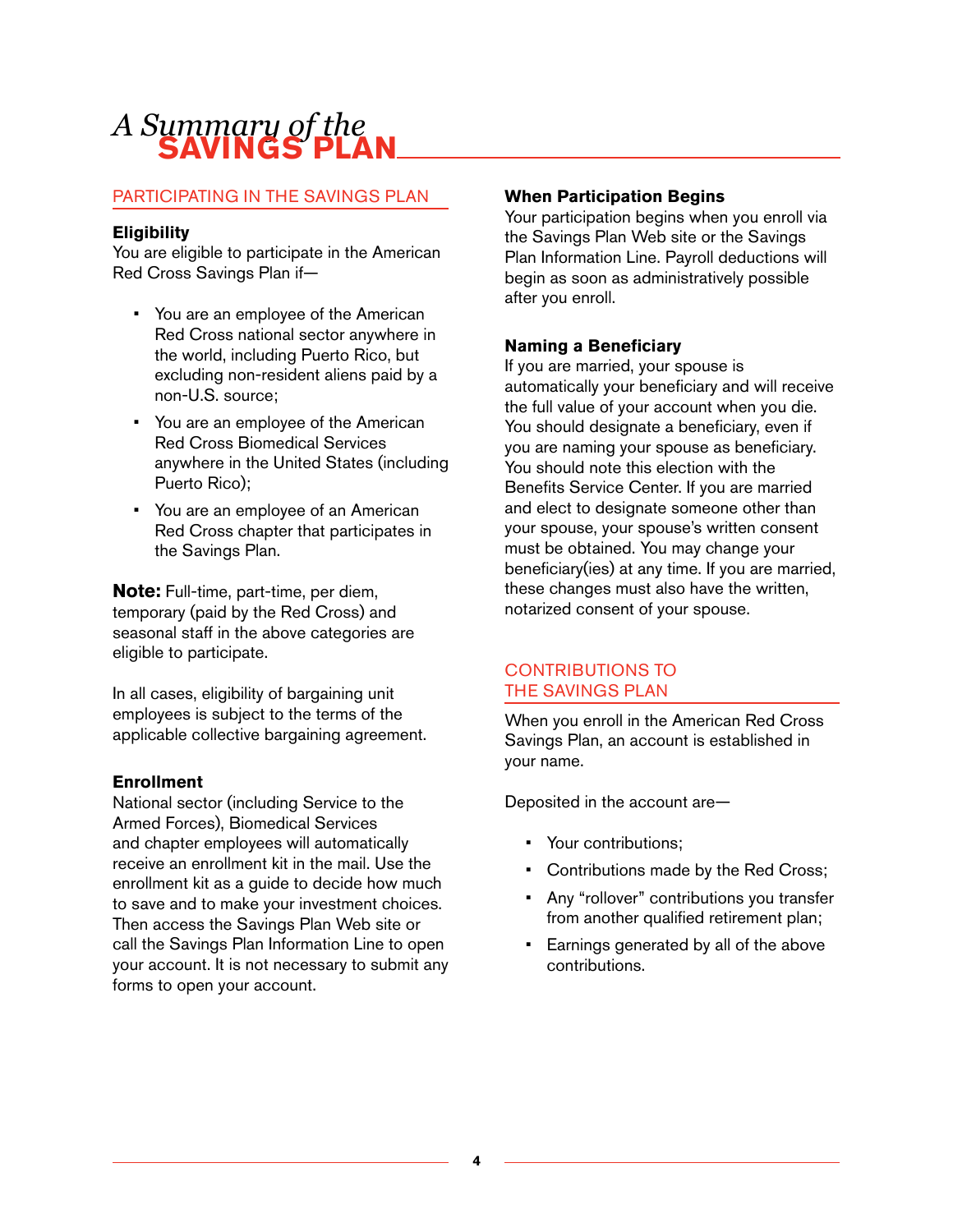# **Your Contributions**

You may make both pre-tax and after-tax contributions to your Savings Plan account. Both pre-tax and after-tax contributions are subject to the Red Cross Match, when in effect. The amount you may contribute each plan year is subject to the Internal Revenue Service limits and is based on your gross pay:

- Pre-tax: You may contribute from one percent to 50 percent of your gross pay.
- After-tax: You may contribute from one percent to 10 percent of your gross pay.

The most you may contribute to your Savings Plan account each plan year is 60 percent of your gross pay (up to 50 percent pre-tax and up to 10 percent after-tax).

*Note: Residents of Puerto Rico may contribute only on an after-tax basis.* 

# **Catch-Up Contributions**

If you will be age 50 or older during the current calendar year, you can elect to make catch-up contributions above those IRS limits in addition to your regular pre-tax and/or aftertax contributions, anytime during that year and subsequent years. Catch-up contributions are not matched and your contributions are limited by the IRS rules described below.

# **Changing Your Contributions**

You may change your pre-tax, after-tax and catch-up contribution elections at any time. Changes will be effective as soon as administratively possible.

# **Limits on Contributions**

The Internal Revenue Service sets a limit on the amount of contributions you may make under the Savings Plan and other similar plans (such as tax-sheltered 403(b) annuity contracts, simplified employee pensions or other 401(k) plans).

The IRS limits the amount of compensation permitted to take into account each year for employer and employee contribution purposes.

The IRS also sets other limits to ensure that the Savings Plan does not discriminate in favor of "highly paid employees." The Savings Plan will notify you if your contributions must be limited for non-discrimination purposes.

# **The Red Cross Match**

The Red Cross may contribute a match to your Savings Plan account. For each dollar you contribute, the Red Cross may contribute an additional amount, based on the matching rate, determined by the Red Cross.

When in effect, the Red Cross will match both pre-tax and after-tax contributions. The Red Cross Match generally is credited to your account at the same time your own contribution is deposited each pay period.

The Red Cross Match will be applied to the same investments and in the same proportion as your own contributions. See below for details on when you vest (or own) the Red Cross Match.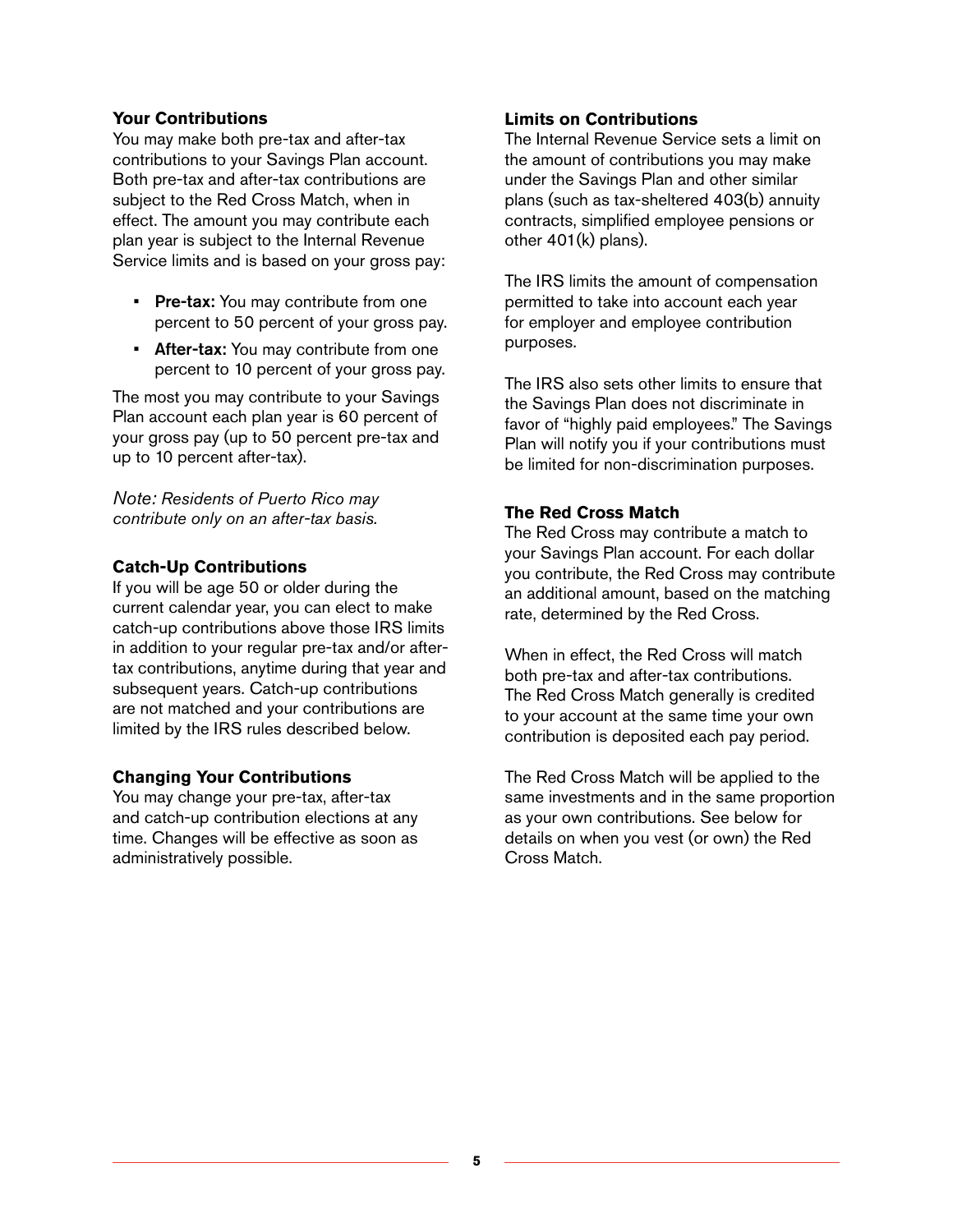# **The Annual Red Cross Contribution (ARCC)**

The American Red Cross will contribute a percentage of pay to the Savings Plan following the end of each fiscal year (June 30). The contribution is available for those who do not participate in the Retirement System, who perform at least 1,000 hours of service at participating American Red Cross units during the fiscal year and are employed by the American Red Cross on June 30. Should you meet the requirements, but were not employed on June 30 due to retirement<sup>1</sup> or death, you or your beneficiary will receive the ARCC. The ARCC rate will be determined annually. Please see *"Connecting with the Savings Plan"* or contact the Benefit Service Center for the current Annual Red Cross Contribution percentage rate.

The ARCC is credited to your account shortly after the end of the fiscal year to those who have met the eligibility requirements.

The ARCC will be applied to the same investments and in the same proportion as your own contributions. See below for details on when you vest (or own) the ARCC.

# **VESTING**

Vesting refers to your ownership of the money in your Savings Plan account, as described here.

#### **Your Contributions**

You always own the contributions you make to the plan, plus investment earnings on those contributions.

# **The Red Cross Match and ARCC**

Your hire date is used to determine when you own the contributions Red Cross makes to your account (plus investment earnings on those contributions):

- If you were hired before July 1, 2005, you are fully and immediately vested in Red Cross contributions.
- If you were hired on or after July 1, 2005, you become fully vested in Red Cross contributions after three years of service.

*If you incur a break in service and return within 12 months, you will get vesting service credited for the break-in-service period. If your break in service is longer than 12 months, you will not get vesting service during the break but you will continue to accrue vesting service the day you return to work. If the break in service is longer than six years and you were not vested when you left, you will lose and not regain your prior vesting service.*

# **If You Are Not Fully Vested When Your Employment Ends**

If you leave the Red Cross before you are vested in the Red Cross contributions, you lose, or forfeit, those contributions. For example, if you were hired on August 15, 2009, and you leave the Red Cross in 2011, you would have less than three years of service. This means you would forfeit the Red Cross Match when you leave and only be entitled to withdraw your contributions plus investment earnings. But if you continued to work for the Red Cross beyond August 15, 2012, you would be fully vested in your entire Savings Plan account balance.

Remember, you are always 100 percent vested in your contributions.

<sup>1.</sup> Retirement must be on or after age 65 with at least five years of vesting service or on or after age 55 with at least 10 years of vesting service.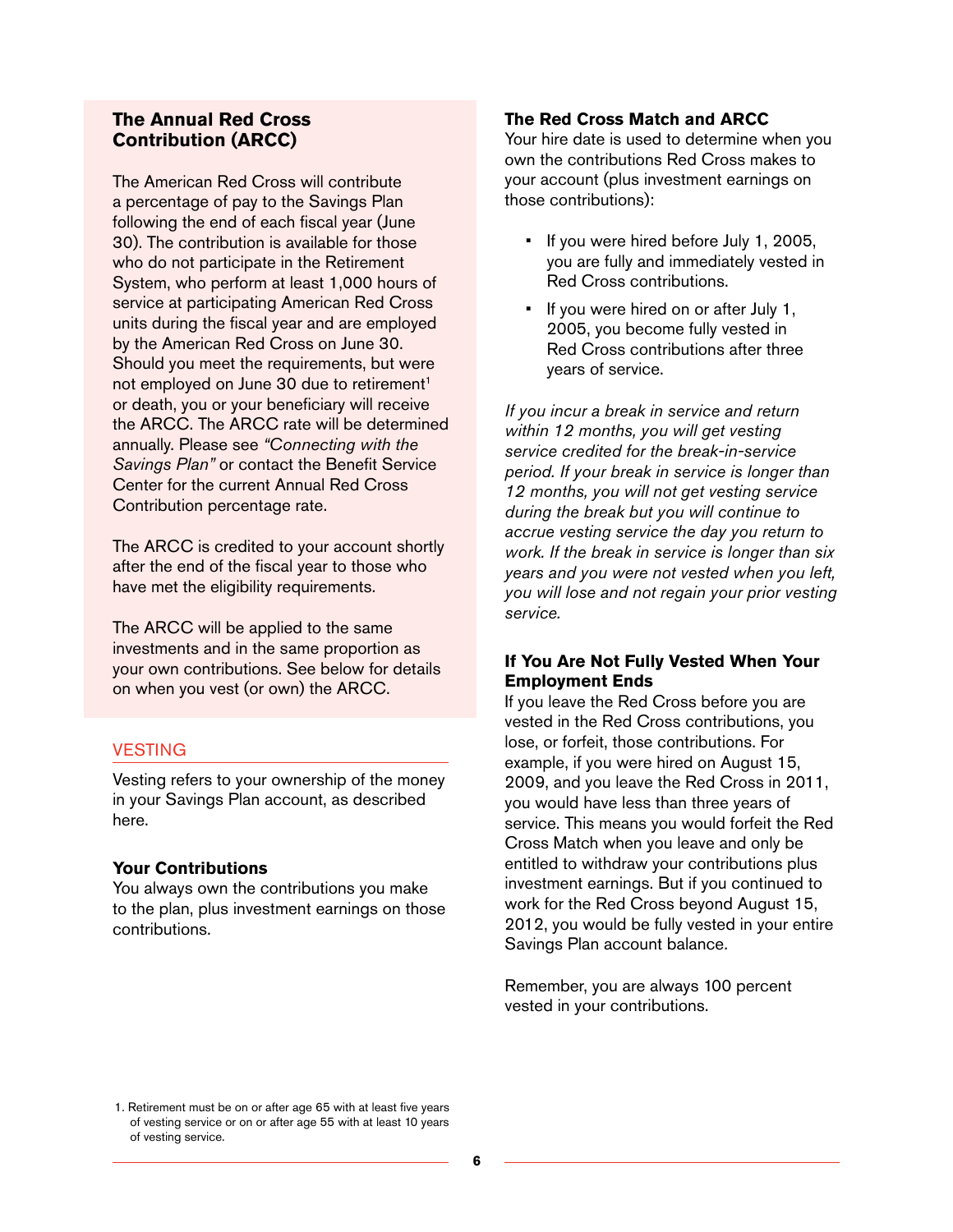# Where Your Money Goes

The Savings Plan is intended to constitute a plan described in section 404(c) of the Employee Retirement Income Security Act of 1974, as amended ("ERISA"), and Title 29 of the Code of Federal Regulations Section 2550.404c-1. The Savings Plan offers participants and beneficiaries the opportunity to exercise control over the assets contributed and accumulated on their behalf under the Plan by allowing participants to choose, from a broad range of investment alternatives, the manner in which these assets will be invested and by providing them with information necessary to make informed decisions with respect to the investment options under the Plan and the benefits and risks of ownership that arise from those investments. The Savings Plan Administrator and the Plan Trustee are the named fiduciaries who are obligated (with certain limited exceptions) to comply with participant instructions. As a result of the foregoing, fiduciaries of the Plan may be relieved of liability for any losses that are the direct and necessary result of investment instructions given by a participant or beneficiary.

You choose how your Savings Plan dollars are invested. The Savings Plan offers several investment funds, plus an optional selfmanaged brokerage account.2 You may invest the full value of your account in one fund, or divide your money among two or more funds.3,4

Earnings are applied to your account each business day, except stock market holidays. From time to time, these funds may change or new funds may be added. You'll be notified if and when such changes occur.

Your contributions, combined with the Red Cross Match and the Annual Red Cross Contribution, create an opportunity for significant savings growth.

- 2. Self-managed brokerage accounts are subject to additional fees.
- 3. Investments options are subject to certain fees.
- 4. Individual investment advice and retirement planning is available, subject to certain fees.

# **Fund Transfers**

Subject to the terms and any limitations imposed by individual investment options, you may transfer or reallocate your current balance to a new fund selection subject to the restrictions noted below.

# **Restrictions**

The Savings Plan Administrator reserves the right to limit the number of investment election changes or fund transfers for any participant if the Plan Administrator determines that such a limit would be in the best interest of all Savings Plan participants or would be prudent from a fiduciary standpoint.

# **If You Don't Make an Investment Election**

If you do not select an investment fund, the money in your Savings Plan account will be automatically invested according to your age in a Qualified Default Investment Alternative

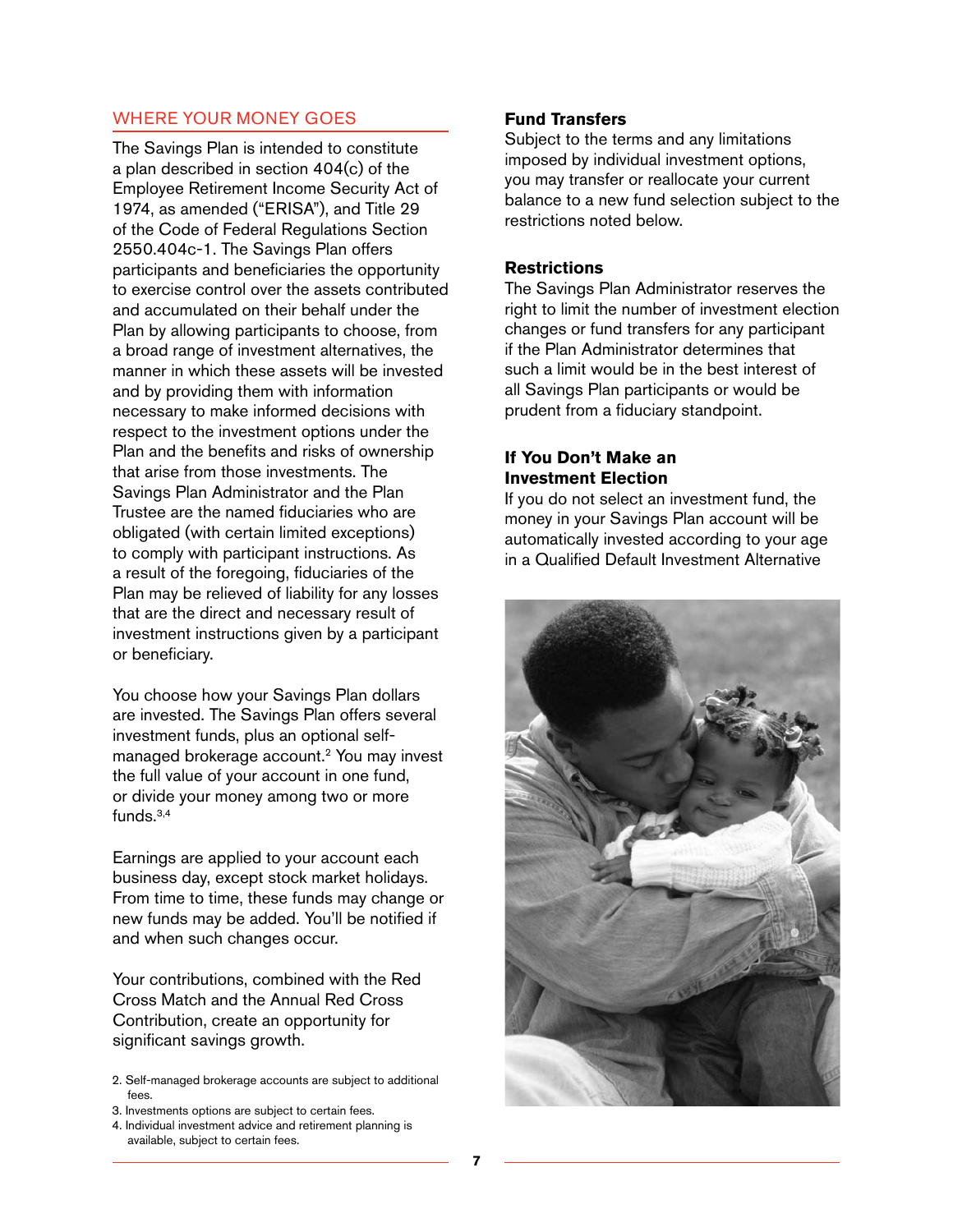(Target Retirement Date Fund). These are premixed funds that change as you get closer to retirement and take some of the work out of investing.

You can also choose Target Retirement Date Funds as an investment option for your account. You choose the fund that coincides with the date you plan to retire, and as you approach the predetermined retirement date, the funds are invested more conservatively. If you have a number of years before retirement, the funds are invested more aggressively.

#### **Account Statements**

Account statements are available anytime online. Statements are also processed on a periodic basis. You have the option of electing to receive these statements electronically, via the U.S. mail or to generate a statement at any time.

The statement will tell you the following:

- How much money was in your account at the end of the previous period.
- How much money has gone into and out of your account during the period. The money that goes into your account can come from the following places:
	- Your own contributions
	- ◆ The Red Cross Match
	- The Annual Red Cross Contribution (ARCC)
	- Rollover contributions (money you transferred from another employer's plan)
	- Earnings (how much money your account has gained or lost as a result of market activity)
	- The money that comes out of your account can be a result of:
		- Distributions, withdrawals, or loans from your account during the period

 Fees that have been charged to your account, such as Self-Managed Brokerage Account maintenance fees, Advisor Fees (where applicable), annual account maintenance fees for employees no longer working at the Red Cross and overnight fees (for distributions sent overnight upon request)

If you have any questions about your statement, call the Savings Plan Information Line and speak to a Participant Services Representative.

#### When You Retire or Leave the Red Cross

The full vested value of your Savings Plan account is paid to you or your beneficiary(ies) when you leave the Red Cross (in some circumstances you may keep your account in place after you leave the Red Cross) or you die.

#### **If You Leave the Red Cross**

If you leave the Red Cross, you are entitled to receive the full vested value of your account.

You may choose a lump-sum distribution, installment payments or partial withdrawals. You may also elect to leave your money invested in the Savings Plan, but you may not make additional contributions nor will you receive additional matching funds.<sup>5</sup>

If you leave your money in the Savings Plan after you leave the Red Cross, an annual service charge will be applied after one year. In addition, if your account balance is less than \$5,000 after your employment with the Red Cross ends and you have not elected to do otherwise, it will automatically be distributed to you as follows.

• If your account balance is more than \$1,000 (but less than \$5,000): Your Savings Plan account balance will be directly rolled over to an Individual

5. May be subject to maintenance fees.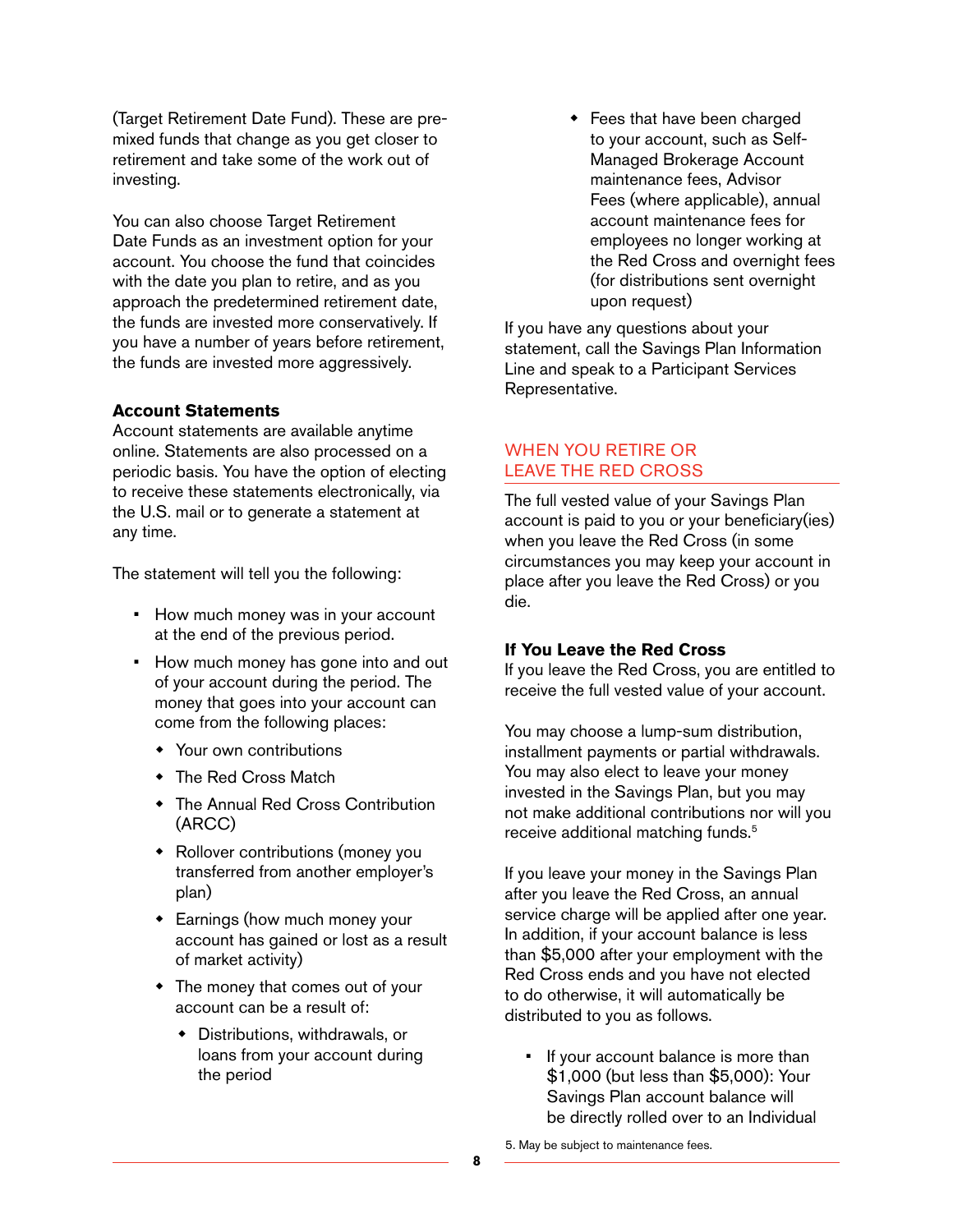Retirement Account (IRA), established by the Savings Plan administrator. Any maintenance fees will be your responsibility as the participant.

• If the value of your account is \$1,000 or less: You will automatically receive a lump-sum payment in cash and all required federal and state taxes will be withheld.

In all cases, any balances in your Self-Managed Brokerage Account must be moved to one of the Savings Plan's regular investment funds before they can be distributed.

**Note:** If you leave the Red Cross and go to work for an employer that has a similar plan, you may be able to "roll over" your Savings Plan balance with no tax consequences. You may also choose to roll over your balance to an Individual Retirement Account (IRA).

#### **Payment of Your Account When You Die**

When you die, the full vested value of your account will be paid in a lump sum to your beneficiary(ies) as soon as administratively feasible. If your beneficiary is your spouse, he or she may elect to receive installment payments instead of the lump sum.

#### **Normal Retirement Age**

Normal retirement age for the plan is defined as the later of the date of which an employee attains age 65 or the third anniversary of his or her commencement of participation in the plan. *You are fully vested at your normal retirement age.*

# Accessing Your Money While Working at the Red Cross

Even though the Savings Plan is intended primarily for retirement savings, under certain conditions you have four options for accessing the money in your account while still working at the Red Cross:

- A loan
- A withdrawal before age 59½
- A withdrawal on or after age 59½
- A Qualified Reservist Distribution

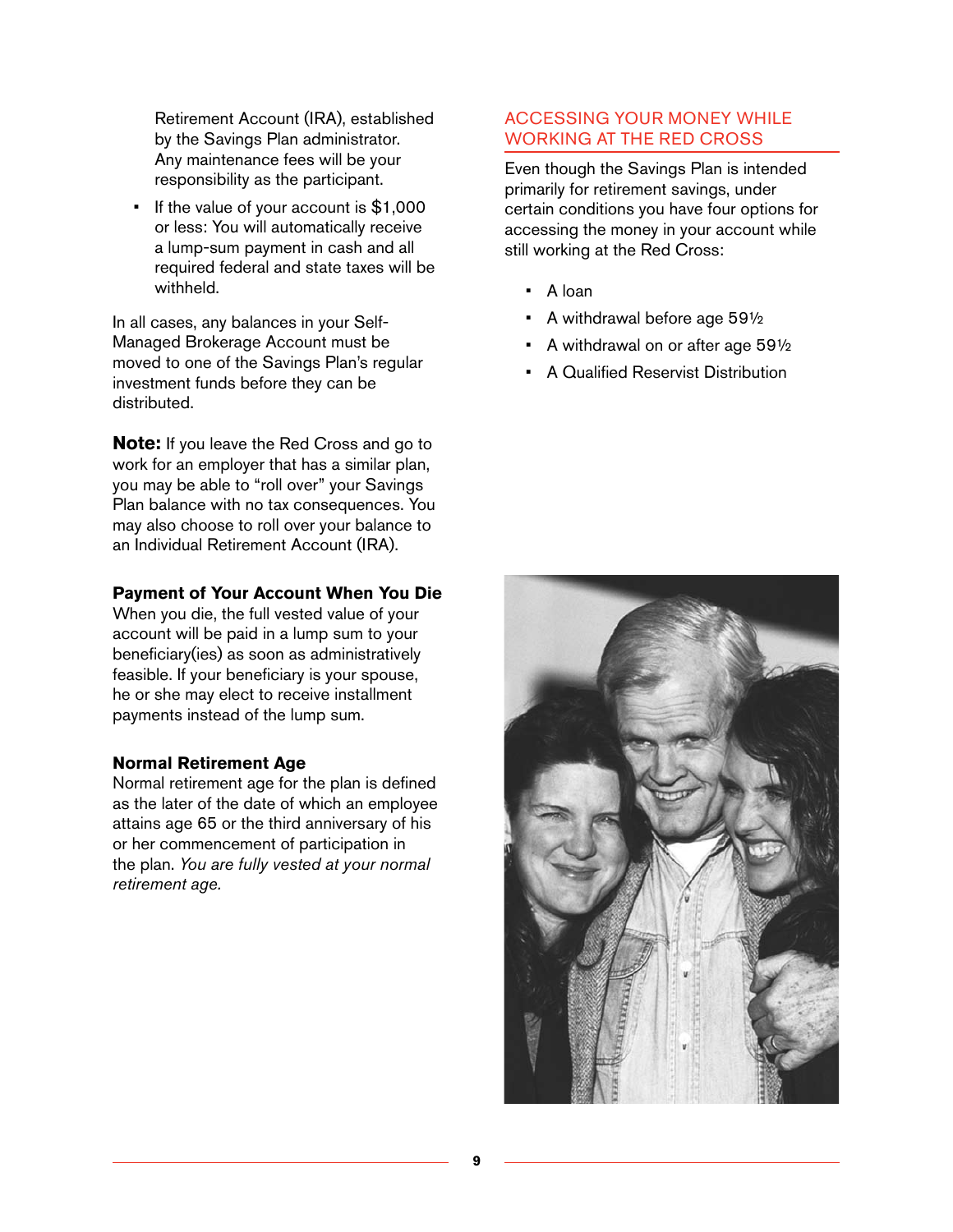# **Loans**

You may borrow from your contributions and your vested Red Cross Match contributions in your Savings Plan account for any reason. When you borrow from your account, you repay your account with interest and essentially pay yourself back.

- You must be an active employee to receive a loan.
- You may have only one loan outstanding at a time and you must wait 90 days after paying off one loan before requesting a new loan.
- The minimum loan amount is \$1,000.
- The maximum loan amount is 50 percent of your vested account balance or \$50,000 minus your highest outstanding loan balance during the 12-month period before the date the loan is granted, whichever is less.
- You must repay the loan within four years through debits of your personal savings or checking account via the Automatic Clearing House (ACH). (You can repay the loan balance in full earlier without penalty.)
- Terminated participants can continue to repay via ACH debiting provided you maintain your account in the Savings Plan. If you withdraw your account at termination prior to repaying your loan, the outstanding balance will be considered a taxable distribution.
- If you miss a repayment and you default on your loan, the outstanding balance will be considered a taxable distribution.
- Loan payments will not be made via payroll deduction. Participants will need to provide a savings or checking account number from which the payment will be deducted once a month on or around the 13th. Your signature on the loan check is your approval of the terms outlined in the Truth-in-Lending Disclosure Statement.
- The interest rate will be the prime interest rate + 1, as printed in *The Wall Street Journal* on the first day of the month prior to the month that you request the loan. The interest rate will stay fixed throughout the duration of your loan.
- You will pay a loan processing fee for each loan you request.
- Loan processing fees are deducted from your account. See "Connecting With the Savings Plan" or contact the Benefits Service Center for the current fee.

# **Withdrawals Before Age 59½**

If you request a withdrawal before age 59½—

- You may withdraw the unmatched aftertax money you have contributed;
- You may withdraw money you have transferred into the Savings Plan from other qualified retirement plans;
- You may withdraw vested pre-tax money only if you have a financial hardship, as described below.

A financial hardship is an immediate and significant financial need, as determined by the Savings Plan administrator, which you cannot meet using other resources, including taking the maximum loan amount available to you under the plan. Financial hardship status may be granted for the following needs:

- Payment of unreimbursed medical expenses for you or an immediate family member
- Purchase of your principal residence
- Payment of post-secondary educational expenses (tuition, room, board, fees) for you or an immediate family member
- Payment to prevent foreclosure on your primary residence
- Payment of funeral expenses for an immediate family member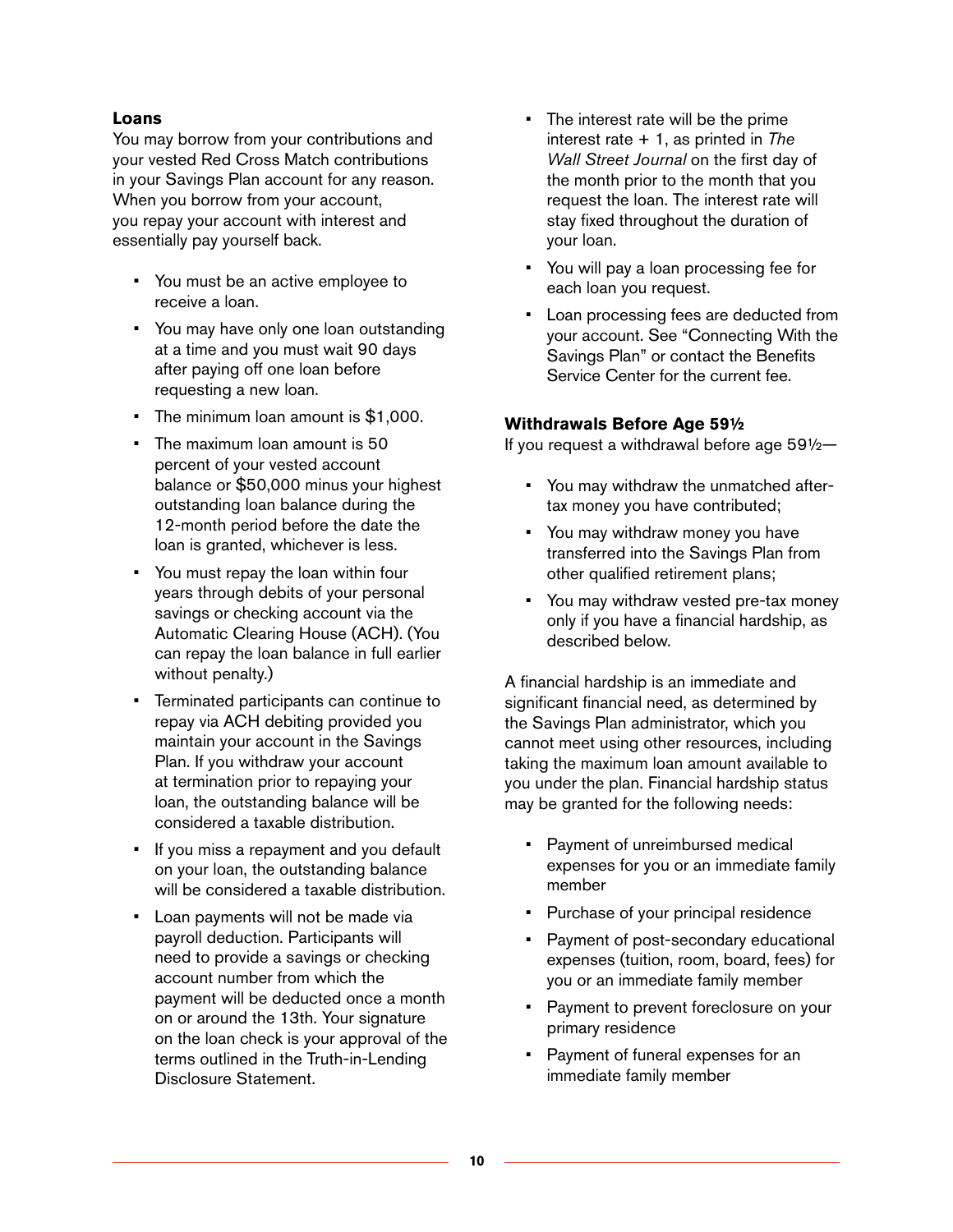You may request only one financial hardship withdrawal per calendar year.

To qualify for a hardship withdrawal, you must furnish proof of the financial need and that the amount needed is not readily available from any other options available to you (such as taking a loan from your Savings Plan account). The withdrawal may come from all categories of contributions and growth in your account except that you may not withdraw the earnings generated by your pre-tax contributions. In no event may you withdraw more than you need to meet your hardship expense. However, the final withdrawal amount may be increased to cover federal and state tax withholding.

The Internal Revenue Service (IRS) requires the Red Cross to report your financial hardship withdrawal as ordinary income, and you must pay income taxes on it. In addition, you must pay a 10 percent penalty on the withdrawal, except if the withdrawal is for taxdeductible medical expenses. Tax-deductible medical expenses are generally those unreimbursed medical costs that exceed seven and a half percent of your adjusted gross income.

#### **Withdrawals at Age 59½ or Older**

Beginning at age 59½, you may make withdrawals from your account for any reason. You will be subject to income taxes on the amount you withdraw, but there is no 10 percent penalty.

# **Qualified Reservist Distribution**

Effective January 1, 2009, qualifying reservists and national guardsmen called to active duty after September 11, 2001, are eligible to receive a total or partial distribution from the Savings Plan.

# **Important:**

*The IRS requires that distributions from your account begin by April 1 of the year following the calendar year in which you reach age 70½, unless you are still an active employee.* 

# Tax Considerations

You do not pay current federal or state income taxes on your pre-tax contributions, the Red Cross Match or any investment earnings that are generated. You continue to enjoy this tax-deferred status as long as the money stays in your Savings Plan account. However, when you withdraw the money or take a final distribution, you may be required to pay taxes on it.

Tax laws affect different people in different ways. You should get professional tax advice before requesting a payment from your account. Here are some general tax guidelines based on current tax laws. These laws are subject to change without notice; so again, please get specific professional advice before making important financial decisions.

# **Ten Percent Early Payment Penalty Tax**

The IRS collects a 10 percent penalty tax on any withdrawal or final distribution you receive from the Savings Plan before you reach the age of 59½. This tax is in addition to the regular income taxes that are due on the money removed from the account. The Red Cross does not withhold the 10 percent tax penalty when it makes the Savings Plan distribution to you. It is your responsibility to calculate and pay this tax on time.

The 10 percent penalty tax does not apply if the distribution is—

- Paid to your beneficiary because of death;
- Due to a disability that prevents you from engaging in any substantial gainful employment;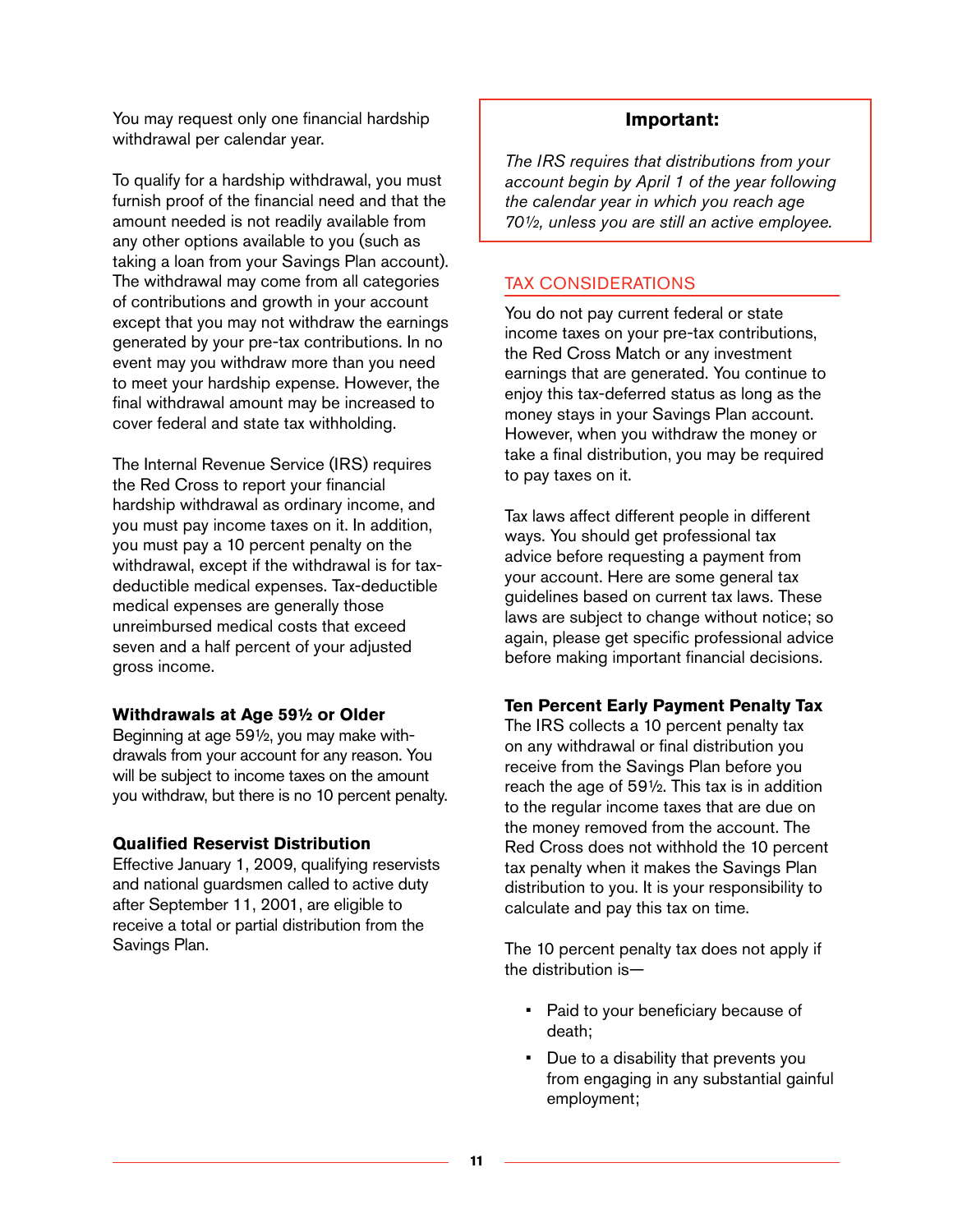- Paid to you when you leave the Red Cross after you reach age 55;
- Withdrawn to pay for tax-deductible medical expenses (generally, those unreimbursed medical expenses that exceed 7.5 percent of your adjusted gross income); Rolled over into another employer's qualified retirement plan or into an IRA within 60 days of the distribution; or made as a "direct rollover" (See next section);
- Made as a corrective distribution because of the nondiscrimination requirement or other IRS limitation;
- Required by a Qualified Domestic Relations Order (QDRO).

# **Rollovers**

If you make a withdrawal or receive a distribution that would be subject to federal income tax, in most cases the law allows you to redeposit or "roll over" all or part of the distribution to an IRA or to another employer's qualified benefit plan. If you make the rollover within 60 days of your distribution, the amount rolled over is not subject to either federal income tax or the 10 percent penalty tax. If you made after-tax contributions to your account, check to see if your new plan will allow this money to roll over.

You can make a direct rollover by requesting the Savings Plan to transfer your distribution directly to the other plan, or by taking your distribution and depositing it yourself within the 60-day limit. However, if you take the distribution yourself, federal law requires that 20 percent of it be withheld. This 20 percent is sent to the IRS as an estimated payment of the federal income taxes you may owe. If you redeposit the funds as described here, the withheld portion will either be returned to you as part of your tax refund or will be applied to other federal income taxes you owe. State and local taxes may also be withheld.

There is no 20 percent withholding if you elect to have your distribution rolled over directly to an IRA or another employer's qualified



retirement plan. With a direct rollover, taxes are automatically deferred until you actually receive the money.

# Applying for Benefits

Normally, loans, withdrawals and distributions are routine matters that are initiated by accessing the Savings Plan Web site or by calling the Savings Plan Information Line. You will be advised of the proper steps to take depending on the nature of the transaction.

# **Filing a Claim**

If you do not receive a payment from the Savings Plan to which you believe you are entitled, you may file a written claim with the Savings Plan administrator. If the administrator needs more information to review your claim, he or she must ask you for this information within 45 days of receiving the claim. You then have 180 days to supply the requested information. Your claim will be given a full and fair review.

# **If Your Claim Is Denied**

If your claim is partially or wholly denied, the administrator must notify you in writing. This notification must include the following: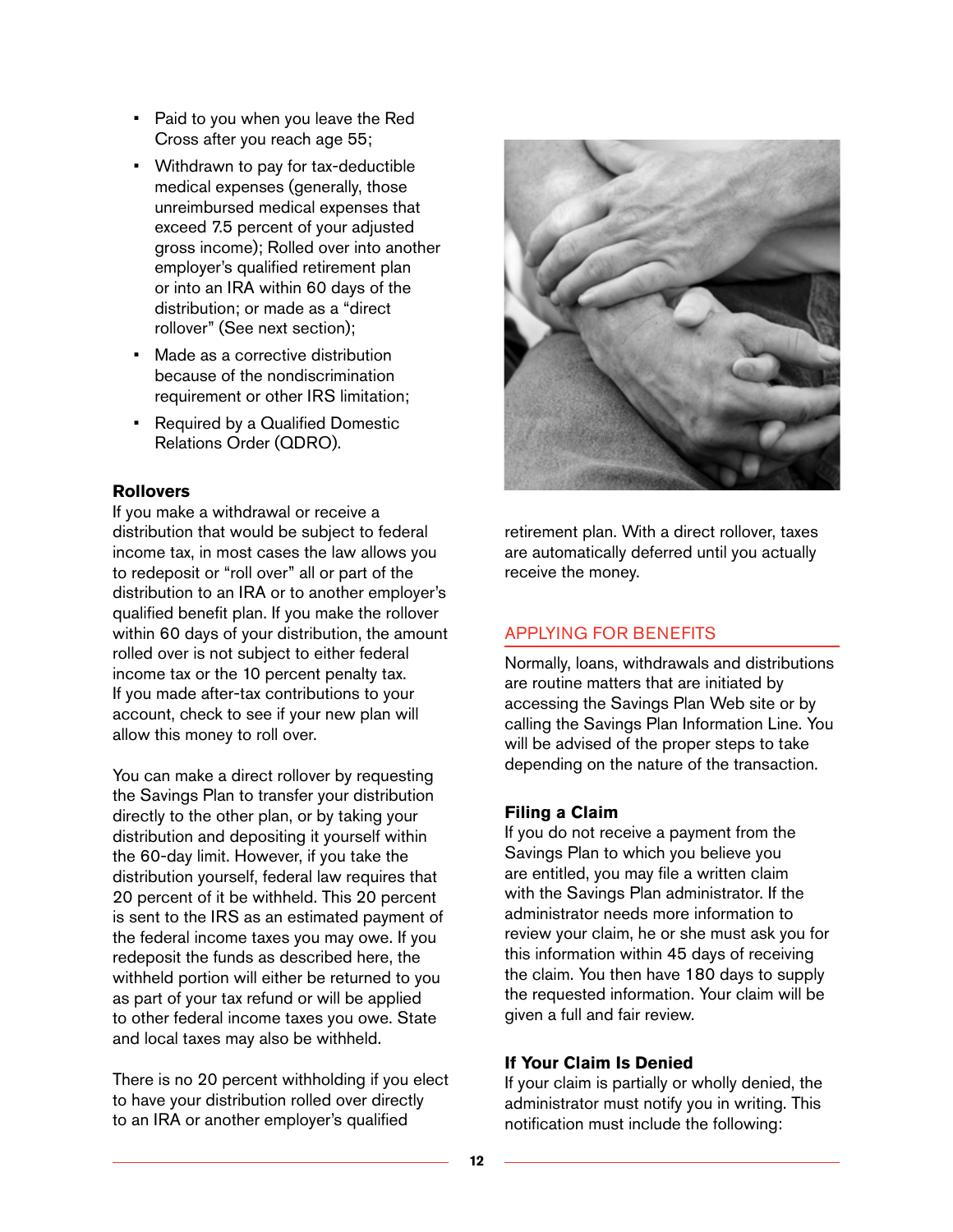- The specific reason or reasons for the denial
- Reference to the specific provisions of the Savings Plan on which the denial is based
- Descriptions of the Savings Plan's review procedures and any applicable time limits. A description of any additional material or information you must supply to complete your claim, and an explanation of why this information is necessary

# **Your Right to Appeal**

You have the right to appeal if your claim is partially or wholly denied. To exercise this right, you must file a written request to the administrator within 60 days of the notice that your claim was denied. When you appeal, you are entitled to reasonable access to all information relevant to your claim, and you are entitled to submit written comments, documents, records and other information regarding your claim. The decision will be sent to you in writing within 60 days. If special circumstances require additional time to reach a decision, you will be notified of the extension of time in advance, and a decision on your appeal as soon as possible, but in no case later than 120 days after receipt of your appeal.

# Situations Affecting Your Savings Plan Benefits

The American Red Cross Savings Plan is designed to pay benefits to you when your active employment ends. Because these benefits are important, you should take care to do the following things:

- Make proper application for your benefits, preferably with the help of experienced tax and financial planning professionals.
- Keep the Savings Plan informed when your address changes. If the Savings Plan can't find you, your benefits may be delayed.

# **Blackout Periods**

Occasionally, because of a change in Savings Plan record-keepers or providers, you may be temporarily prohibited from transferring your account funds among investment options, taking plan loans or engaging in other financial transactions. This is known as a "blackout period." Most blackout periods are very short in duration. Whenever possible, you will receive prior notice of any blackout period.

# **Assignment of Your Account**

In general, your account may not be sold, assigned, alienated, transferred, pledged, attached or garnished prior to distribution, except by the IRS in certain instances for payment of taxes owed or to comply with a court issued Qualified Domestic Relations Order (QDRO).

# **Qualified Domestic Relations Order (QDRO)**

If you become divorced or separated, a QDRO could require that part of your benefit be paid to your spouse or children. A QDRO is a court decree or order that obligates you to pay child support or alimony or otherwise gives a portion of your assets in the Savings Plan to your spouse, former spouse, child or other dependent (These are considered "alternate payees.") Payments resulting from a QDRO will normally be made in a lump sum, unless the order itself specifies a different form of payment permitted by the Savings Plan.

Participants or prospective alternate payees may request QDRO information free of charge. To request QDRO procedures, including model order language, please contact the Plan Administrator.

# **If a Benefit Is Overpaid**

Every effort is made to ensure that benefit payments are correct. If an error is made, the Savings Plan administrator has the right to correct it.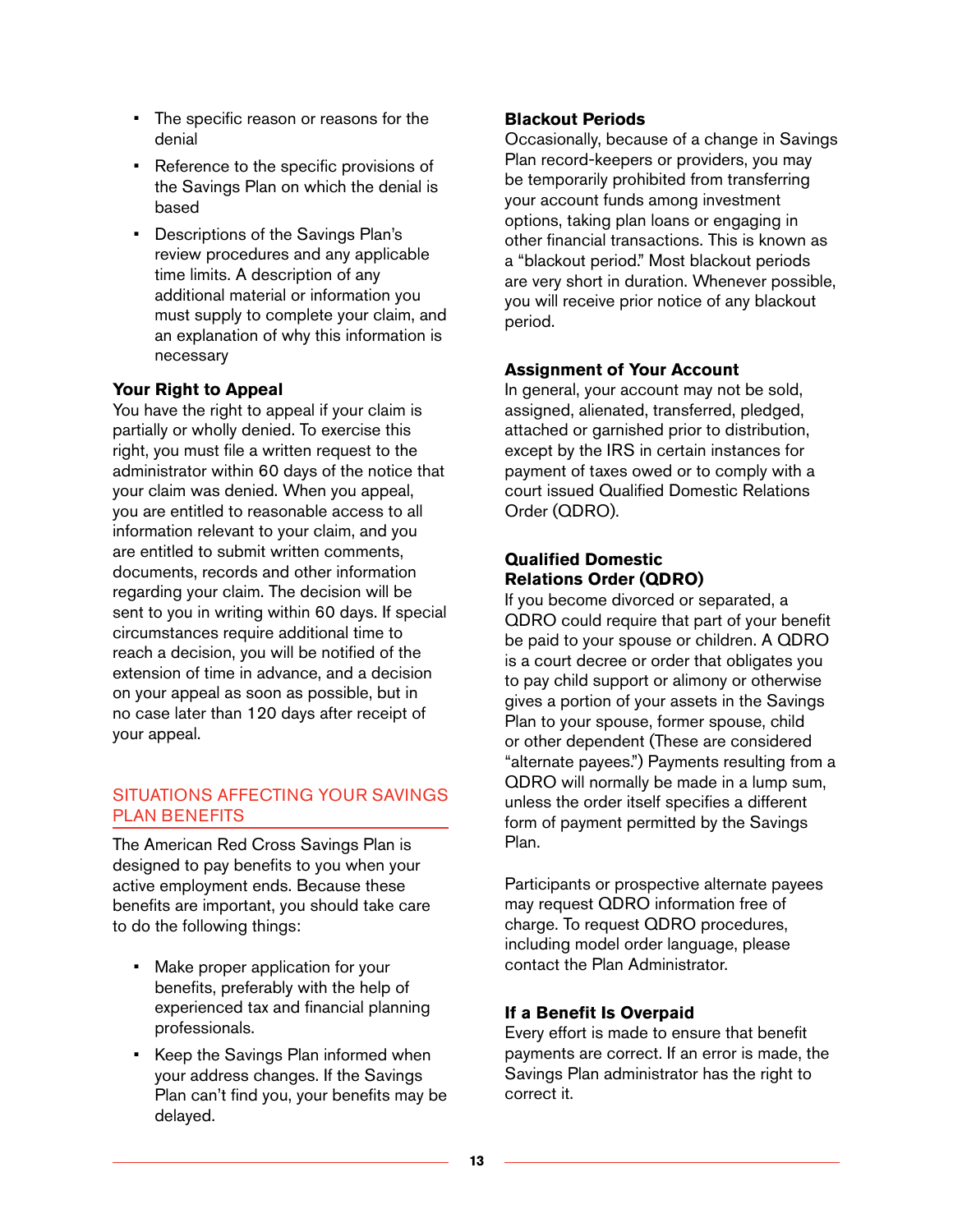# Amendment and Termination of the Savings Plan

#### **Amendment**

The Red Cross has the right to amend the Savings Plan at any time. However, no amendment shall—

- Cause any Savings Plan assets to be diverted to the Red Cross;
- Cause any Savings Plan assets to be used for any purpose other than the exclusive benefit of participants, former participants and beneficiaries;
- Deprive you or any beneficiary of any benefit in which you are already vested.

# **Termination**

The Red Cross intends to offer the Savings Plan and make matching contributions to it indefinitely. However, the Red Cross has the right to terminate the Savings Plan at any time. The following occurs with such a termination:

- You will remain 100 percent vested in your account, and will own it in its entirety.
- The trust that underlies the Savings Plan will continue to operate until all accounts have been distributed to or for the benefit of participants.

# STATEMENT OF ERISA RIGHTS

As a participant in the American Red Cross Savings Plan, you are entitled to certain rights and protections under the Employee Retirement Income Security Act of 1974 (ERISA).

Your rights under ERISA include the following:

• You may examine without charge all Savings Plan documents and copies of all Savings Plan documents filed with the U.S. Department of Labor. These

include the Annual Financial Report and the Summary Plan Description (this document). These documents can be examined in the Savings Plan administrator's office.

- You may request in writing all Savings Plan documents and other Savings Plan information from the Savings Plan administrator. You may be required to pay a reasonable charge for these copies.
- You will automatically receive a summary of the Savings Plan's *Annual Financial Report*, as required by law.
- By law, once a year you have the right to receive, free of charge, a statement of your accrued benefits and the nonforfeitable (vested) portion of those benefits.

The Savings Plan Administrator makes available all documents required by law, along with other information that may be helpful in making the best use of the Savings Plan.

If you have tried to get information about the Savings Plan and do not receive it within 30 days, you may file suit in a federal court. If the court finds that, in fact, you have been treated improperly, the Savings Plan Administrator may be required to pay up to \$110 for each day's delay until the materials are received.

ERISA also imposes obligations upon those persons responsible for the operation of the Savings Plan. Such persons are referred to as "fiduciaries" under the law. Fiduciaries must act solely in the interest of Savings Plan participants and beneficiaries, and they must act prudently in the performance of their Savings Plan duties. In the unlikely event of violations of these rules, fiduciaries may be removed and required to make good any losses they have caused the Savings Plan.

The law provides that no one may terminate your employment or otherwise discriminate against you to prevent you from receiving a benefit or exercising your rights under ERISA.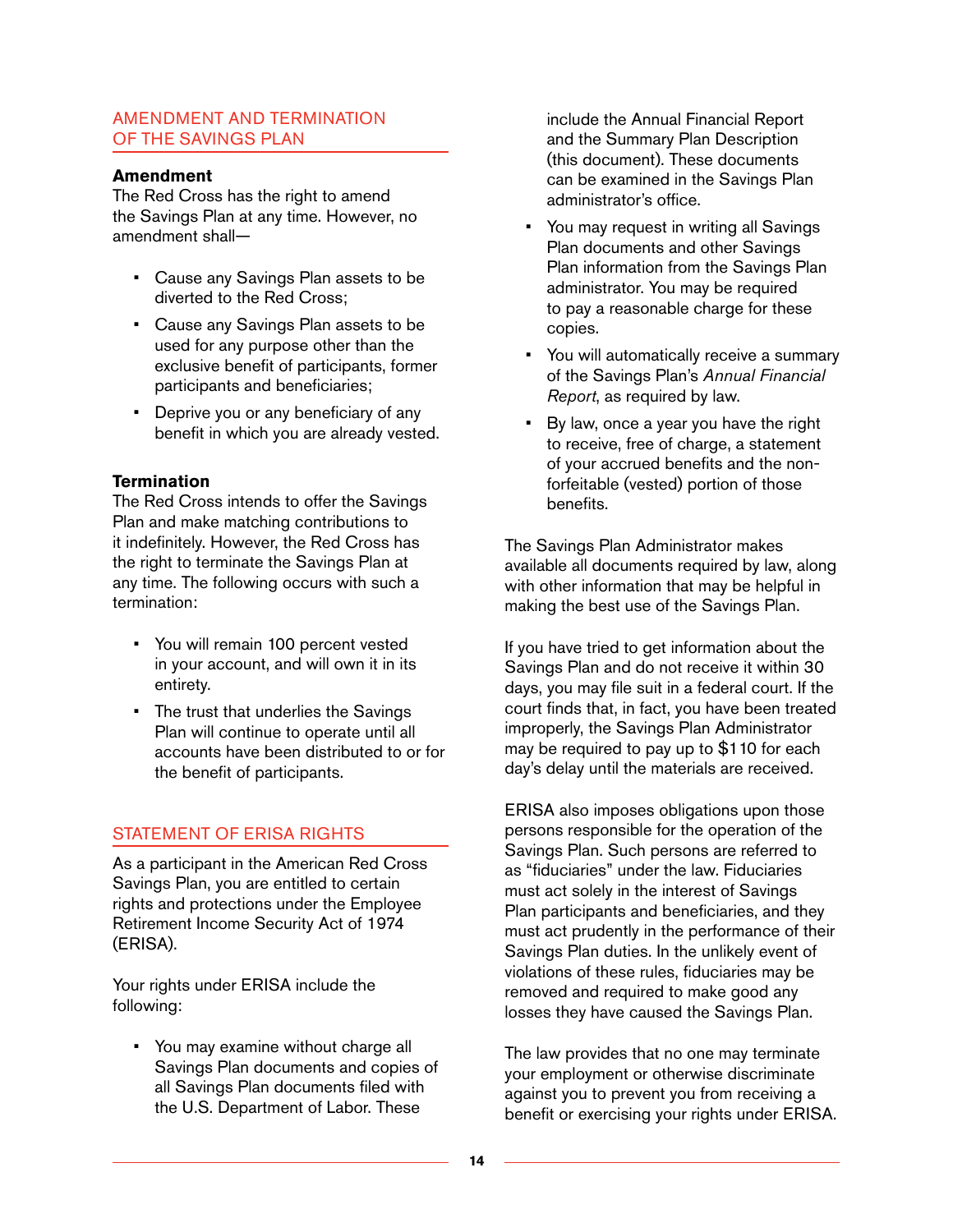If your claim for benefits is denied, you must receive a written explanation of the reasons, and you have the right to a review and reconsideration of your claim. If your claim is improperly denied, or if fiduciaries are misusing Savings Plan money or you are discriminated against for asserting your rights, you may seek assistance from the U.S. Department of Labor, or you may file suit in a federal court. You will be responsible for the cost of any legal action, although the court may require the other party to pay a part or all of the legal costs, including attorneys' fees, if you are successful in your lawsuit. However, if you are not successful in your lawsuit, the court may order you to pay all legal costs if, for example, it finds your claim to be frivolous.

If you have questions about your Savings Plan, you should contact the Savings Plan Administrator.

If you have any questions about this statement or about your rights under ERISA, you should contact the nearest office of the Employee Benefits Security Administration, U.S. Department of Labor, listed in your telephone directory. Or you may contact the division of Technical Assistance and Inquiries, Employee Benefits Security Administration, U.S. Department of Labor, 200 Constitution Avenue, N.W., Washington, DC 20210.

#### Administrative Information

#### **No Guarantee**

Participation in the Savings Plan is not a guarantee of employment with the American Red Cross. The investment of your account is your responsibility. Your investment results are not guaranteed.

#### **Pension Benefit Guaranty Corporation (PBGC)**

Because the Savings Plan is a "defined contribution" plan *(meaning that the amount you receive depends on the amount you* 

*contribute)*, benefits are not guaranteed or insured by the Pension Benefit Guaranty Corporation (PBGC).

#### **Savings Plan Expenses**

Savings Plan participants pay administration, operation, investment manager and trustee fees.

#### **Governing Document**

This Summary Plan Description is designed to present the American Red Cross Savings Plan's benefits, rules and procedures in a way that is clear and helpful to you. If there are any discrepancies between this document and the American Red Cross Savings Plan document, the latter shall prevail. The Savings Plan administrator has sole discretionary authority with respect to the administration of the Savings Plan, as well as to interpret the terms of the American Red Cross Savings Plan Document.

# **Director's Office**

The American National Red Cross Human Resources – Savings Plan 2025 E Street, N.W. Washington, DC 20006-5009

> Phone: (202) 303-6850 Toll-Free: (800) 846-1122 Fax: (202) 303-6502

# **Plan Sponsor**

The name of the plan sponsor is the American National Red Cross.

#### **Plan Administrator**

The Savings Plan Administrator is the Benefit Plan Administration Committee of the American National Red Cross. Mailing address:

American Red Cross 430 17th Street, N.W. Washington, DC 20006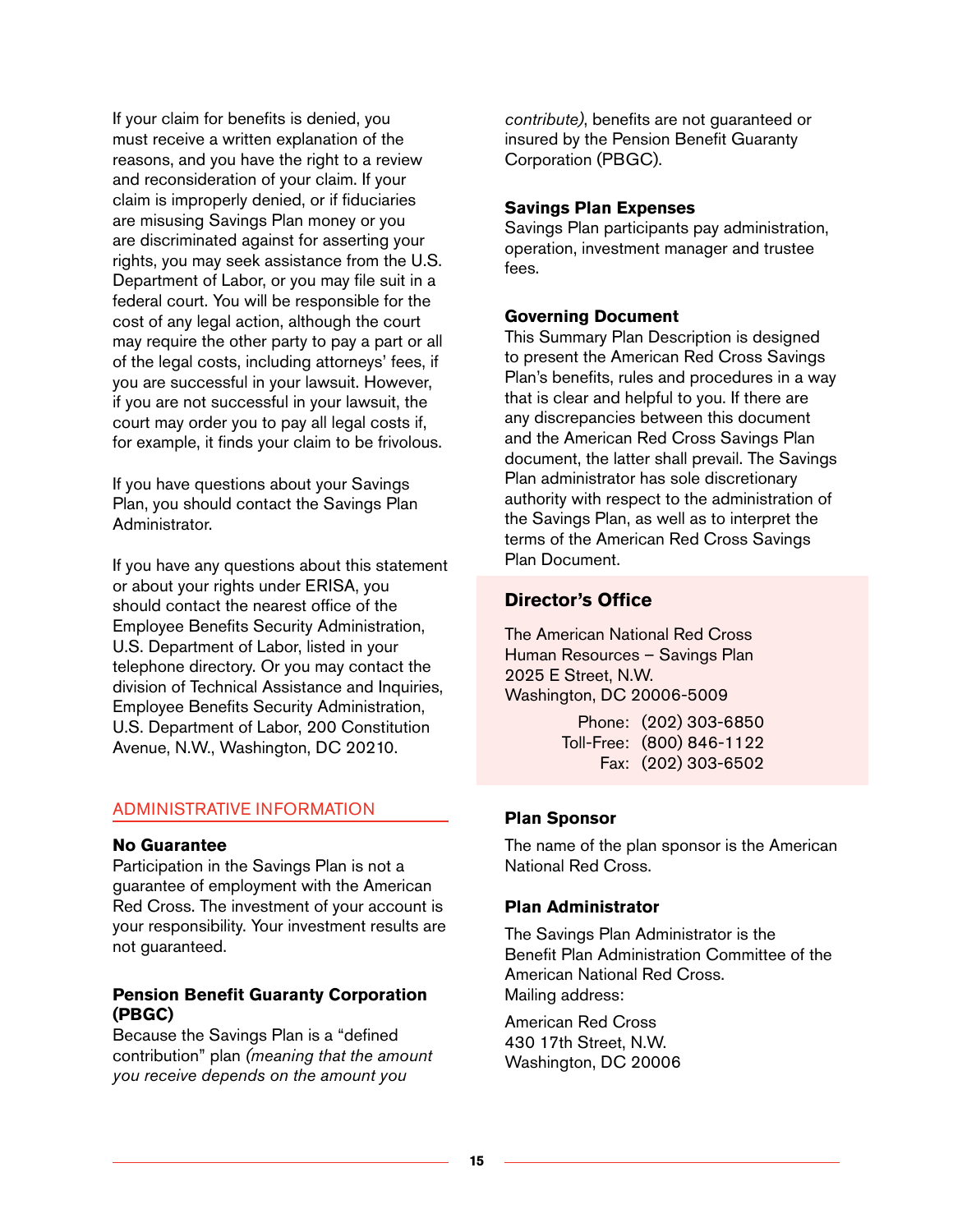# **Plan Trustees**

State Street Bank and Trust Company is the Plan Trustee of the Savings Plan. Mailing address:

State Street Bank and Trust Company Master Trust Services Division 105 Rosemont Avenue Westwood, MA 02090

# **Participating Employers**

A complete list of employers participating in the Savings Plan may be obtained by written request to the Savings Plan Administrator.

# **Savings Plan Number, Type, Year and Name**

Documents and reports for the Savings Plan are filed with the U.S. Internal Revenue Service and the U.S. Department of Labor under two numbers:

- American Red Cross Employer Identification Number (EIN): 53-0196605
- Plan Number: 008 The Savings Plan is a defined contribution plan for government purposes.
- Savings Plan records are kept on a Plan year basis, which is January 1 through December 31.
- The official Savings Plan name is The American Red Cross Savings Plan.

# **Agent for Service of Legal Process**

Legal process may be served on either the Savings Plan administrator or the Savings Plan Trustee at the address given above.

# Can't Afford to Save?

Most Red Crossers agree that the Savings Plan is a valuable benefit, but some feel their current expenses don't leave enough extra cash to make a contribution. What they sometimes don't consider is that a biweekly Savings Plan contribution of say, \$50, won't mean a \$50 reduction in their net take home pay. The actual "out-of-pocket" amount will be less, because Savings Plan money is tax-deferred if contributed as pre-tax. Income taxes are not deducted from the Savings Plan contribution. Here's how it works:

From this example you see that even though the saver contributes \$1,400 to the Savings Plan for the year, her net pay is only reduced by \$1,185 (that's less than \$23 a week). Bottom line: the saver invests \$1,400 for an out-of-pocket payment of just \$1,185. When you add to this the possibility of even more tax-deferred growth from investment performance and the Red Cross Match, the real question becomes, "Can I afford not to save?"

|                                         | <b>Non-Saver</b> | <b>Saver</b> |
|-----------------------------------------|------------------|--------------|
| Gross annual pay                        | \$35,000         | \$35,000     |
| 4% pre-tax savings<br>plan contribution | \$0              | $- $1,400$   |
| Income subject to                       |                  |              |
| federal tax                             | \$35,000         | \$33,600     |
| <b>Federal taxes</b>                    | $-$ \$6,485      | $-$ \$6,270  |
| Net income                              | \$28,515         | \$27,330     |
| Saver's "out-of-                        |                  |              |
| pocket" contribution                    |                  | \$1,185      |